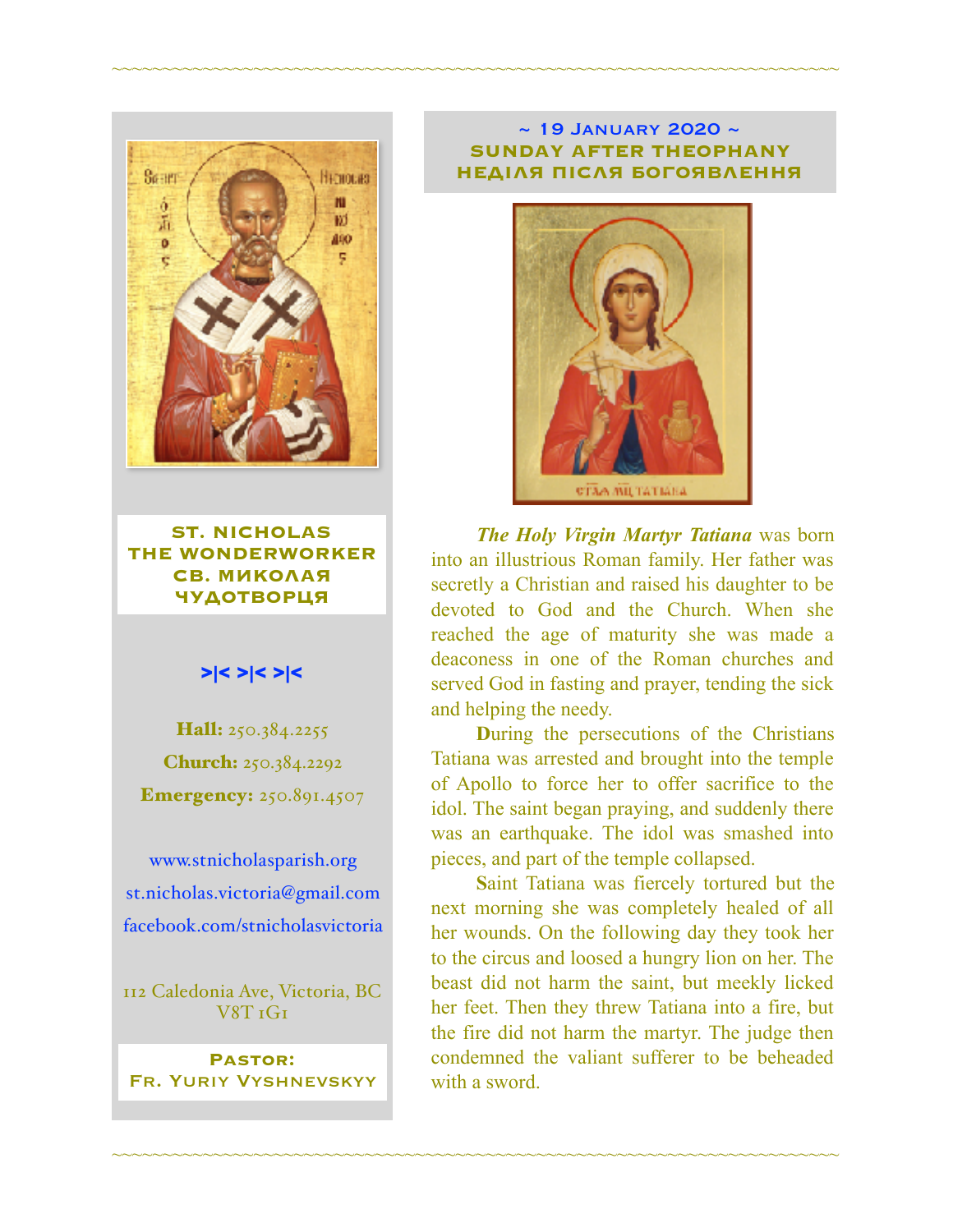| <b>SUNDAY HYMNS</b>                |                                                      |          |  |  |
|------------------------------------|------------------------------------------------------|----------|--|--|
| <b>OPENING HYMN</b>                | Бог Предвічний / God Eternal pg. 28-29               |          |  |  |
| <b>COMMUNION HYMN</b>              | Небо і Земля / Heaven and Earth pg. 72-74            |          |  |  |
| <b>CLOSING HYMN</b>                | В Вифлеємі Новина / Joy in Bethlehem pg. 38-40       |          |  |  |
| <b>SUNDAY &amp; DAILY SCHEDULE</b> |                                                      |          |  |  |
| SUNDAY, Jan. 19                    | Liturgy - for the Parishioners of St Nicholas Parish | 10:00 AM |  |  |
| MONDAY, Jan. 20                    | <b>NO SERVICES</b>                                   |          |  |  |
| TUESDAY, Jan. 21                   | Divine Liturgy of St. John Chrysostom                | 9:00 AM  |  |  |
| WEDNESDAY, Jan. 22                 | Divine Liturgy of St. John Chrysostom                | 9:00 AM  |  |  |
| THURSDAY, Jan. 23                  | Divine Liturgy of St. John Chrysostom                | 9:00 AM  |  |  |
| FRIDAY, Jan. 24                    | Divine Liturgy of St. John Chrysostom                | 9:00 AM  |  |  |
| SATURDAY, Jan. 25                  | <b>NO SERVICES</b>                                   |          |  |  |
| SUNDAY, Jan. 26                    | Liturgy - for the Parishioners of St Nicholas Parish | 10:00 AM |  |  |

~~~~~~~~~~~~~~~~~~~~~~~~~~~~~~~~~~~~~~~~~~~~~~~~~~~~~~~~~~~~~~~~~~~~~~~~

*NOTE: to request a Liturgy for a special intention, please see Fr. Yuriy to arrange for it!*  $\overline{\mathbf{S}}$   $\overline{\mathbf{S}}$   $\overline{\mathbf{S}}$   $\overline{\mathbf{S}}$   $\overline{\mathbf{S}}$   $\overline{\mathbf{S}}$   $\overline{\mathbf{S}}$   $\overline{\mathbf{S}}$   $\overline{\mathbf{S}}$   $\overline{\mathbf{S}}$   $\overline{\mathbf{S}}$   $\overline{\mathbf{S}}$   $\overline{\mathbf{S}}$   $\overline{\mathbf{S}}$   $\overline{\mathbf{S}}$   $\overline{\mathbf{S}}$   $\overline{\mathbf{S}}$   $\overline{\mathbf{S}}$   $\overline{\$ 

| NUNDAY BENTELEKBADBRY |                 |                   |                          |  |
|-----------------------|-----------------|-------------------|--------------------------|--|
| <b>DATE</b>           | <b>READING</b>  | <b>UKRAINIAN</b>  | <b>ENGLISH</b>           |  |
| SUNDAY, Jan. 19       | 1 Tim. 5: 15-17 | Liliya Korchynska | <b>Caroline Study</b>    |  |
| SUNDAY, Jan. 26       | 1 Tim. 4: 9-15  | Motria Koropecky  | Darryl Huculak           |  |
| SUNDAY, Feb. 2        | Heb. 7:7-17     | Yuliya Pelekhata  | Graciela Spaciuk-Schwarz |  |
| SUNDAY, Feb. 9        |                 |                   |                          |  |

*Thank you, Epistle readers, for your service in proclaiming God's Word!*

# PASTORAL MINISTRY & HOLY MYSTERIES

| given to the parish priest, and he should be contacted before any other arrangements are made |  |  |
|-----------------------------------------------------------------------------------------------|--|--|
|                                                                                               |  |  |
|                                                                                               |  |  |
|                                                                                               |  |  |
| Eparchy of New Westminster $\sim$ Most Rev. Ken Nowakowski $\sim$ www.nweparchy.ca            |  |  |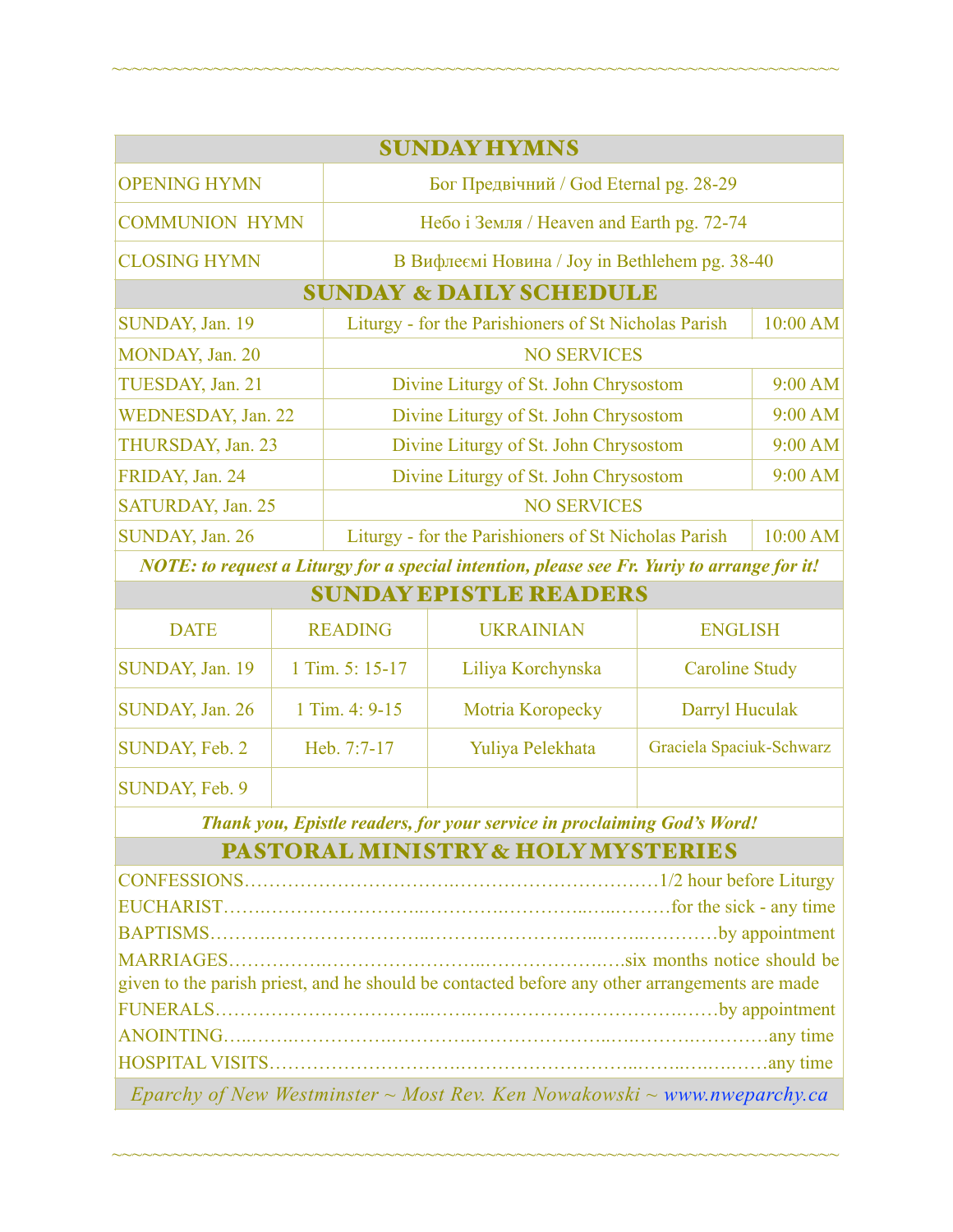## DIVINE LITURGY PROPERS

~~~~~~~~~~~~~~~~~~~~~~~~~~~~~~~~~~~~~~~~~~~~~~~~~~~~~~~~~~~~~~~~~~~~~~~~

*The Divine Liturgy of our Father among the Saints John Chrysostom An Anthology for Worship: Liturgy - pg. 270-318; propers - pg. 796* 

## **First Antiphon**

*Verse:* When Israel came forth from Egypt, the house of Jacob from an alien people. **Refrain:** Through the prayers of the Mother of God,\* O Saviour, save us.

*Verse:* The sea beheld this and fled,\* the Jordan turned back on its course. **Refrain:** Through the prayers of the Mother of God,\* O Saviour, save us.

*Verse:* Why was it, O sea, that you fled,\* that you, O Jordan, turned back on your course? **Refrain:** Through the prayers of the Mother of God,\* O Saviour, save us.

**Glory… Now… Only-Begotten Son…** 

### **Third Antiphon**

*Verse:* Come, let us sing joyfully to the Lord, let us acclaim God, our Saviour. **Refrain:** Son of God, baptized by John in the Jordan, save us who sing to You: Alleluia.

*Verse:* Let us come before His face with praise, and acclaim Him in psalms. **Refrain:** Son of God, baptized by John in the Jordan, save us who sing to You: Alleluia.

*Verse:* For God is the great Lord, and the great king over all the earth. **Refrain:** Son of God, baptized by John in the Jordan, save us who sing to You: Alleluia.

*Entrance Verse:* Come, let us worship and fall down before Christ. **Refrain:** Son of God, baptized by John in the Jordan, save us who sing to You: Alleluia.

**Troparion, Tone 6:** Angelic powers were upon Your tomb\* and the guards became like dead men;\* Mary stood before Your tomb\* seeking Your most pure body.\* You captured Hades without being overcome by it.\* You met the Virgin and granted life.\* O Lord, risen from the dead,\* glory be to You!

**Troparion, Tone 1:** When You, O Lord, were baptized in the Jordan,\* worship of the Trinity was revealed;\* the voice of the Father bore witness to You,\* naming You the beloved Son,\* and the Spirit in the form of a dove confirmed the word's certainty.\* Glory to You, O Christ God,\* who appeared and enlightened the world.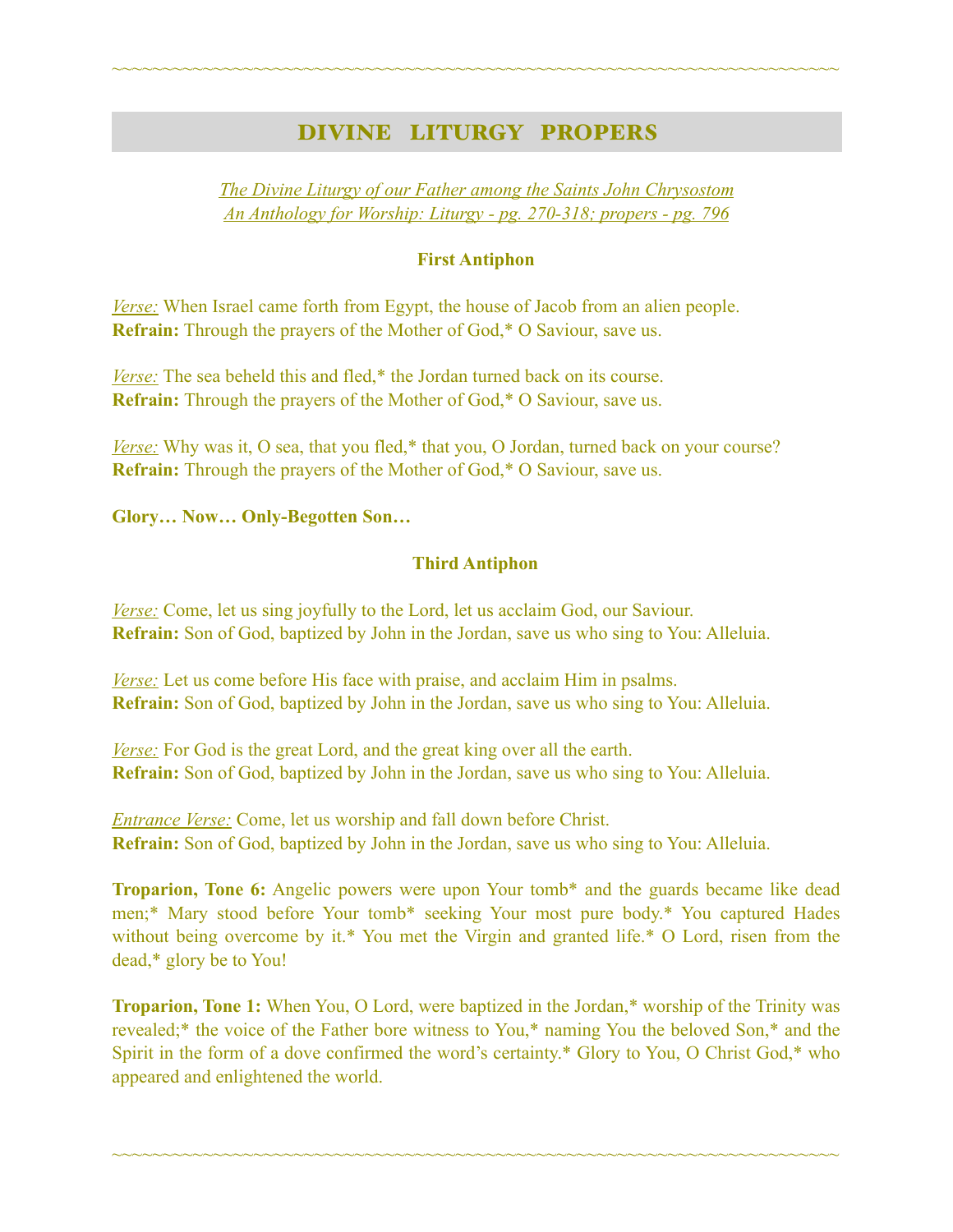**Glory: Kontakion, Tone 6:** With His life-giving hand\* Christ our God, the Giver of life,\* raised all the dead from the murky abyss\* and bestowed resurrection upon humanity.\* He is for all the Saviour,\* the resurrection and the life, and the God of all.

~~~~~~~~~~~~~~~~~~~~~~~~~~~~~~~~~~~~~~~~~~~~~~~~~~~~~~~~~~~~~~~~~~~~~~~~

**Now: Kontakion, Tone 4:** Today, You have appeared to the world\* and Your light, O Lord, has been signed on us,\* who with knowledge sing Your praises.\* You have come, You have appeared, O unapproachable Light.

**Prokeimenon, Tone 1:** Let your mercy, O Lord, be upon us\* as we have hoped in you. *Verse:* Rejoice in the Lord, O you just; praise befits the righteous.

**Epistle - Eph. 4:7-13 - A Reading from the Letter of Saint Apostle Paul to Ephesians:** Brothers and sisters, each of us was given grace according to the measure of Christ's gift. Therefore it is said, 'When he ascended on high he made captivity itself a captive; he gave gifts to his people.' (When it says, 'He ascended', what does it mean but that he had also descended into the lower parts of the earth? He who descended is the same one who ascended far above all the heavens, so that he might fill all things.) The gifts he gave were that some would be apostles, some prophets, some evangelists, some pastors and teachers, to equip the saints for the work of ministry, for building up the body of Christ, until all of us come to the unity of the faith and of the knowledge of the Son of God, to maturity, to the measure of the full stature of Christ.

**Alleluia, Tone 5:** *Verse:* Your mercies, O Lord, I will sing for ever; from generation to generation I will announce Your truth with my mouth. *Verse:* For You have said: Mercy shall be built up for ever; in the heavens Your truth shall be prepared.

**Gospel - Mathew 4:12-17 -** *At that time,* when Jesus heard that John had been arrested, he withdrew to Galilee. He left Nazareth and made his home in Capernaum by the lake, in the territory of Zebulun and Naphtali, so that what had been spoken through the prophet Isaiah might be fulfilled: 'Land of Zebulun, land of Naphtali, on the road by the sea, across the Jordan, Galilee of the Gentiles - the people who sat in darkness have seen a great light, and for those who sat in the region and shadow of death light has dawned.' From that time Jesus began to proclaim, 'Repent, for the kingdom of heaven has come near.'

*Instead of* **"It is truly..."** *we sing:* O my soul, magnify Christ the King, baptized in the Jordan. **Irmos, Tone 2:** Every tongue is at a loss to praise you as is your due, O Mother of God. Even a spirit from above is filled with dizziness when seeking to sing your praises. But since you are good, accept out faith, for you know well our love inspired by God. For it is you who protect all Christians; therefore, we magnify you.

**Communion Hymn:** The grace of God has appeared\* bringing salvation to all.\* Praise the Lord from the heavens;\* praise Him in the highest.\* Alleluia, alleluia,\* alleluia.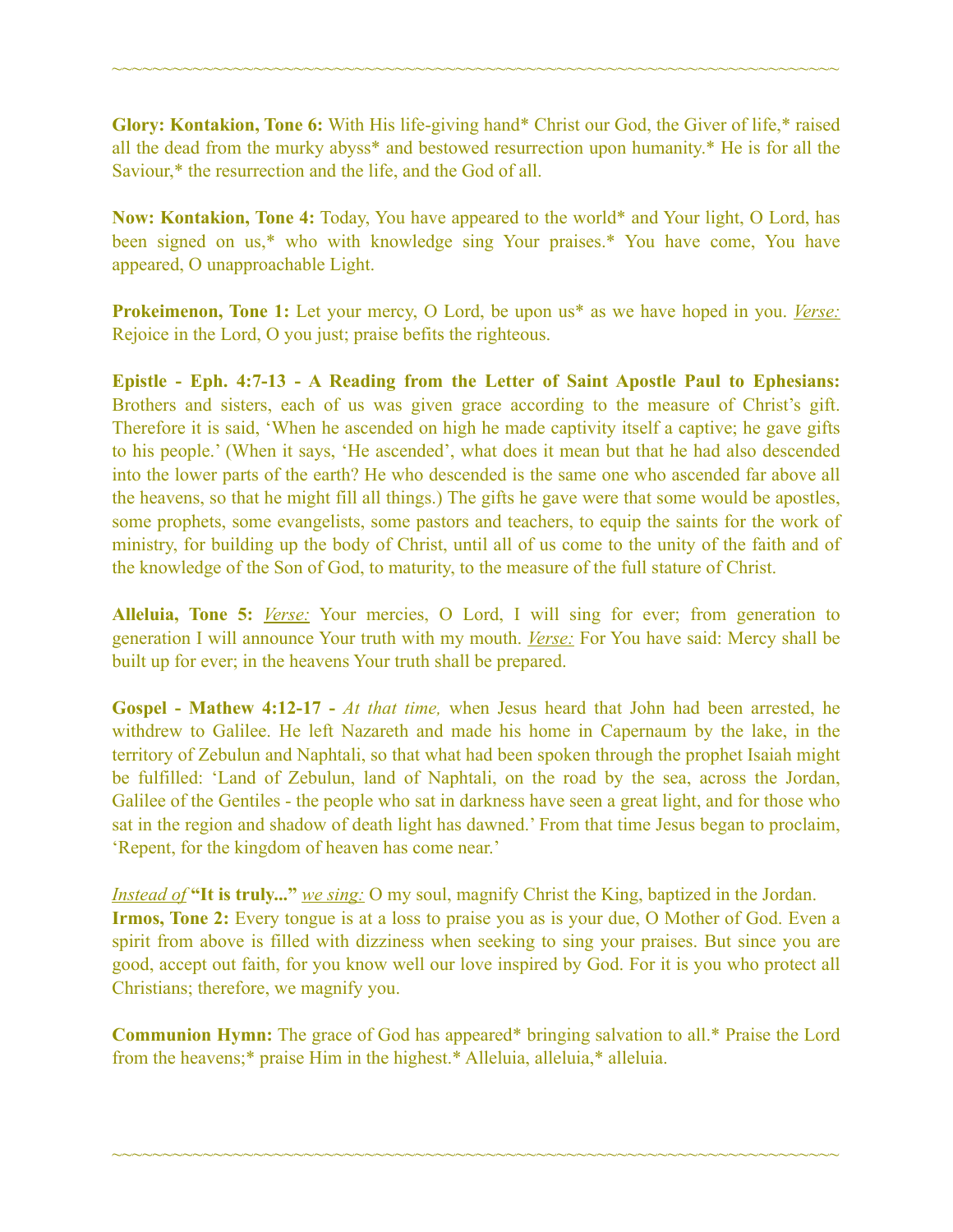*Instead of* **"Blessed is He who comes..."** *we sing:* All creation is filled with rejoicing today, for Christ is born of a Virgin. *(1х)* 

~~~~~~~~~~~~~~~~~~~~~~~~~~~~~~~~~~~~~~~~~~~~~~~~~~~~~~~~~~~~~~~~~~~~~~~~

*Instead of* **"We have seen the true light..."** *we sing:* All creation is filled with rejoicing today, for Christ is born of a Virgin. *(1х)* 

*Instead of* **"May our mouths..."** *and* **"Blessed be the Name..."** *we sing:* All creation is filled with rejoicing today, for Christ is born of a Virgin. *(3x)* 

**Prayer After Holy Communion:** Having been made worthy to partake in a mystical way of Your immaculate Body and precious Blood, O Christ our God, I acclaim and bless, worship and glorify You, and proclaim the greatness of Your saving acts, now and for ever and ever. Amen. *(more Prayers After Holy Communion on pg. 324-326 in the Anthology book).* 

## **>|< >|< >|<**

### **Перший Антифон**

*Стих:* Во ізході Ізраїлевім із Єгипту, дому Якова із людей варварів;\* Юда став за святиню Йому, а Ізраїль Його пануванням. **Приспів:** Молитвами Богородиці, Спасе, спаси нас.

*Стих:* Море виділо і побігло, Йордан повернувся назад. **Приспів:** Молитвами Богородиці, Спасе, спаси нас.

*Стих:* Що з тобою, море, що ти побігло, і з тобою, Йордане, що ти повернувся назад? **Приспів:** Молитвами Богородиці, Спасе, спаси нас.

#### **Слава: І нині: Єдинородний Сину:**

## **Третій Антифон**

*Стих:* Прийдіте, радісно заспіваймо Господеві, воскликнім Богу, Спасителеві нашому. **Приспів**: Спаси нас, Сину Божий, що хрестився в Йордані від Івана, співаємо Тобі: Алилуя.

*Стих:* Прийдіть з похвалами перед обличчя Його, і псалмами воскликнім Йому. **Приспів**: Спаси нас, Сину Божий, що хрестився в Йордані від Івана, співаємо Тобі: Алилуя.

*Стих:* Бо Бог великий Господь і цар великий по всій землі. **Приспів**: Спаси нас, Сину Божий, що хрестився в Йордані від Івана, співаємо Тобі: Алилуя.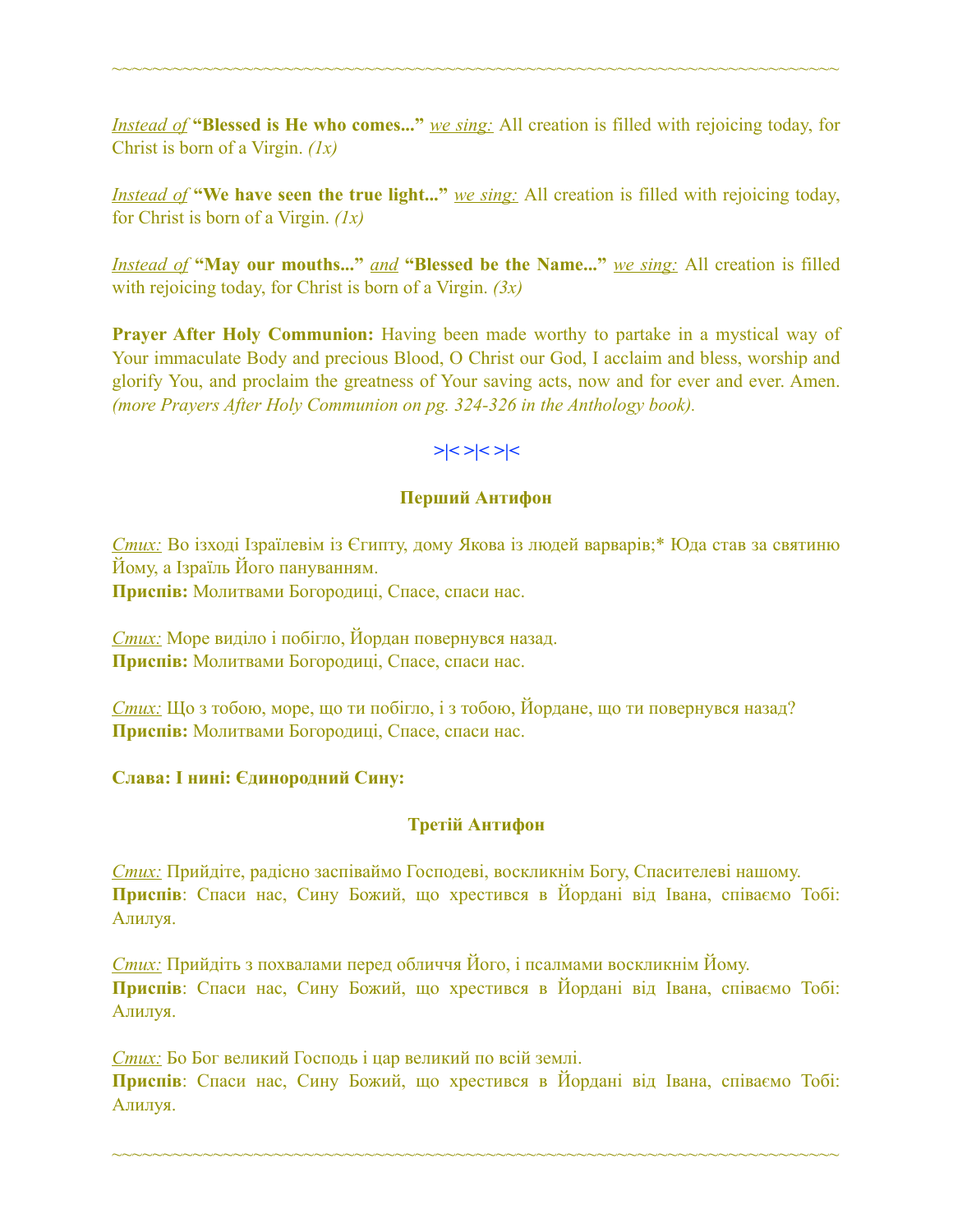*Вхідний стих:* Прийдіте, поклонімся і припадім до Христа.

**Приспів**: Спаси нас, Сину Божий, що хрестився в Йордані від Івана, співаємо Тобі: Алилуя.

~~~~~~~~~~~~~~~~~~~~~~~~~~~~~~~~~~~~~~~~~~~~~~~~~~~~~~~~~~~~~~~~~~~~~~~~

**Тропар, глас 6:** Ангельські сили на гробі Твоїм\* і сторожі омертвіли;\* Марія ж стояла при гробі,\* шукаючи пречистого тіла Твого.\* Полонив Ти ад і, не переможений від нього,\* зустрів Ти Діву, даруючи життя.\* Воскреслий з мертвих, Господи, слава Тобі!

**Тропар, глас 1:** Коли в Йордані хрестився ти, Господи,\* Троїчне з'явилося поклоніння:\* голос Отця свідчив про тебе, називаючи тебе улюбленим Сином,\* Дух же у вигляді голуба потверджував ці слова.\* Господи, що з'явився і світ просвітив, слава тобі!

**Тропар, глас 1:** Коли в Йордані хрестився ти, Господи,\* Троїчне явилося поклоніння:\* бо Родителя голос свідчив тобі,\* возлюбленим Сином тебе називаючи;\* і Дух у виді голубинім засвідчив твердість слова.\* Явився ти, Христе Боже,\* і світ просвітив, слава тобі.

**Слава: Кондак, глас 6:** Животворною рукою Життєдавець, Христос Бог,\* воскресив з темних безодень всіх померлих\* і подав воскресіння людському родові:\* Він бо усіх Спаситель,\* восресіння, життя і Бог усіх.

**Hині: Кондак, глас 4:** З'явився ти сьогодні вселенній\* і світло твоє, Господи, опромінило нас.\* Пізнавши тебе, співаємо.\* Ти прийшов і появився – Світло недоступне.

**Прокімен, глас 1:** Будь, Господи, милість твоя на нас,\* бо уповали ми на тебе. *Стих:*  Радуйтеся, праведні, у Господі, правим належить похвала.

**Апостол - Еф. 4:7-13 - До Ефесян послання Святого Апостола Павла читання:** Браття і сестри, кожному з нас дана благодать за мірою Христових дарів. Тому й сказано: "Вийшов на висоту, забрав у полон бранців, дав дари людям." А те "вийшов" що означає, як не те, що він був зійшов і в найнижчі частини землі? Той же, хто був зійшов на низ, це той самий, що вийшов найвище всіх небес, щоб усе наповнити. І він сам настановив одних апостолами, інших – пророками, ще інших – євангелистами і пастирями, і вчителями, для вдосконалення святих на діло служби, на будування Христового тіла, аж поки ми всі не дійдемо до єдности в вірі й до повного спізнання Божого Сина, до звершености мужа, до міри повного зросту повноти Христа.

**Алилуя, глас 5:** *Стих:* Милості твої, Господи, повік оспівуватиму, сповіщу з роду в рід істину твою устами моїми. *Стих:* Бо сказав ти: Повік милість збудується, на небесах приготовиться істина твоя.

**Євангеліє - Матея 4:12-17 -** Як довідавсь Ісус, що Івана ув'язнено, перейшов у Галілею. І, покинувши Він Назарета, прийшов й оселився в Капернаумі приморськім, на границі країн Завулонової й Нефталимової, щоб справдилось те, що сказав був Ісая пророк,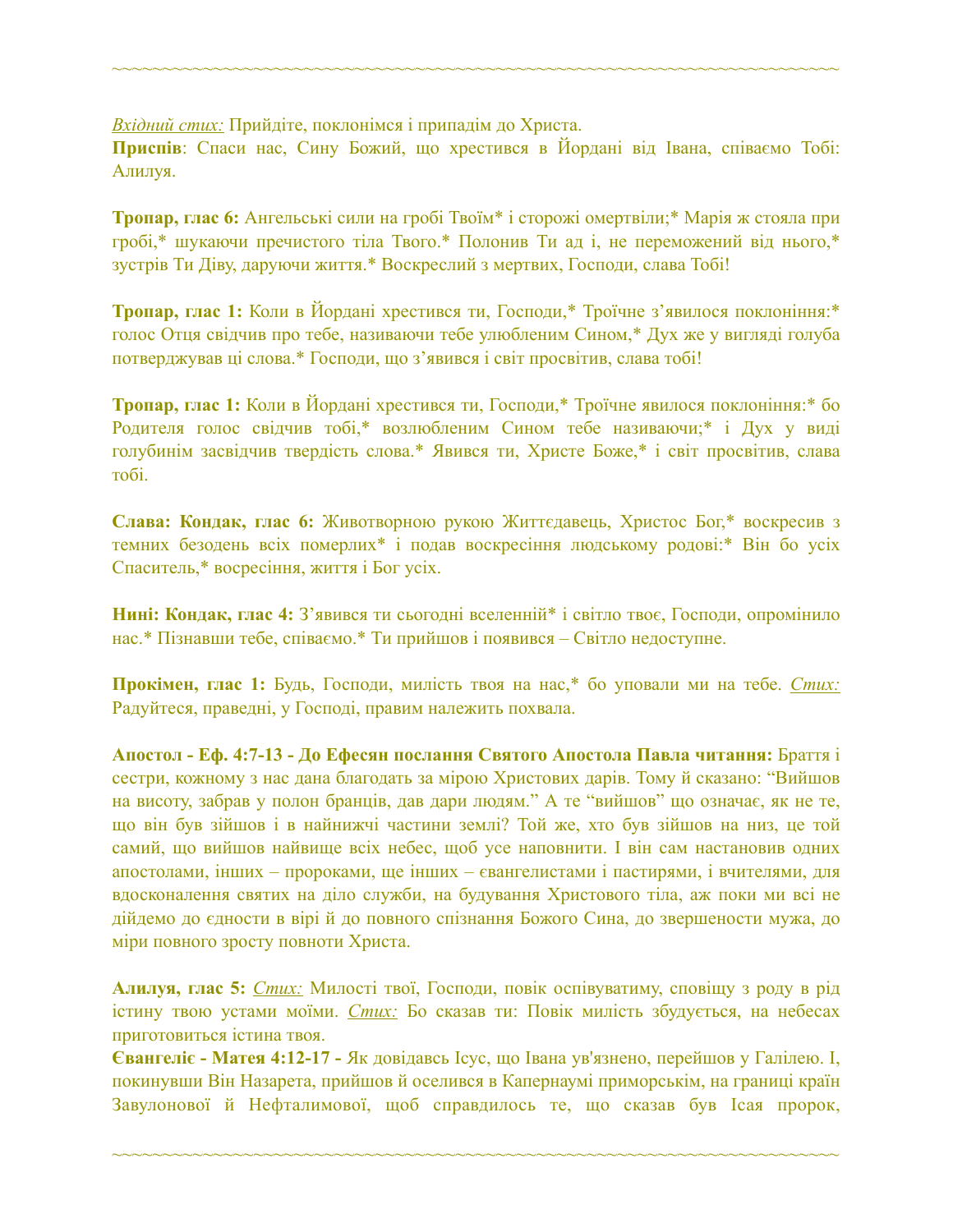промовляючи: Завулонова земле, і Нефталимова земле, за Йорданом при морській дорозі, Галілеє поганська! Народ, що в темноті сидів, світло велике побачив, а тим, хто сидів у країні смертельної тіні, засяяло світло. Із того часу Ісус розпочав проповідувати й промовляти: Покайтеся, бо наблизилось Царство Небесне!

~~~~~~~~~~~~~~~~~~~~~~~~~~~~~~~~~~~~~~~~~~~~~~~~~~~~~~~~~~~~~~~~~~~~~~~~

*Замість* **"Достойно..."** *співаємо:* Величай, душе моя, Царя Христа, що хрестився в Йордані.

**Ірмос, глас 2:** Не зуміє ніякий язик достойно благохвалити, тривожиться й ум, і то надсвітній, коли оспівує тебе, Богородице; одначе ти, благая, прийми віру, бо любов нашу божественну знаєш, бо ти є християн заступниця, тебе величаємо.

**Причасний:** Явилася благодать Божа спасительна всім людям. Хваліте Господа з небес, хваліте Його на висотах. Алилуя, алилуя, алилуя.

*Замість* **"Благословенний, хто йде..."** *співаємо:* Всесвіт днесь радістю сповняється, Христос родився від Діви. *(1х)* 

*Замість* **"Ми бачили світло істинне..."** *співаємо:* Всесвіт днесь радістю сповняється, Христос родився від Діви. *(1х)* 

*Замість* **"Нехай сповняться уста..."** *і* **"Нехай буде ім'я..."** *співаємо:* Всесвіт днесь радістю сповняється, Христос родився від Діви. *(3х)* 

**Молитва По Святім Причастю:** Таїнственно удостоївшись бути причасником Твого пречистого тіла і чесної крови, Христе Боже, оспівую і благословлю, поклоняюся, і славлю, і величаю спасіння Твої, Господи, нині і повсякчас, і на віки вічні. Амінь. *(більше Молитов По Святім Причастю на ст. 80-87 в маленькій книжечці "Божественна Літургія")*.

## ANNOUNCEMENTS

**HAPPY BIRTHDAY** to MONICA ROSSA and all those who celebrated their birthdays this past week. May the Lord Our God continue to bless you abundantly and the Holy Mother of God protects you at all times. Многая Літа!

**PRAYER REQUEST:** Please keep in your prayers SYLVIA KELLY, CHARLOTTE KRAKOWSKI and other members of our parish, our family and friends who are ailing, in hospitals, nursing homes and those who are not able to join actively in their community.

**ST. NICHOLAS BOOK STORE:** "Christ Our Pascha" Catechism of the Ukrainian Catholic Church/"Христос Наша Пасха" Катехизм Української Католицької Церкви - **\$25**; "Sing to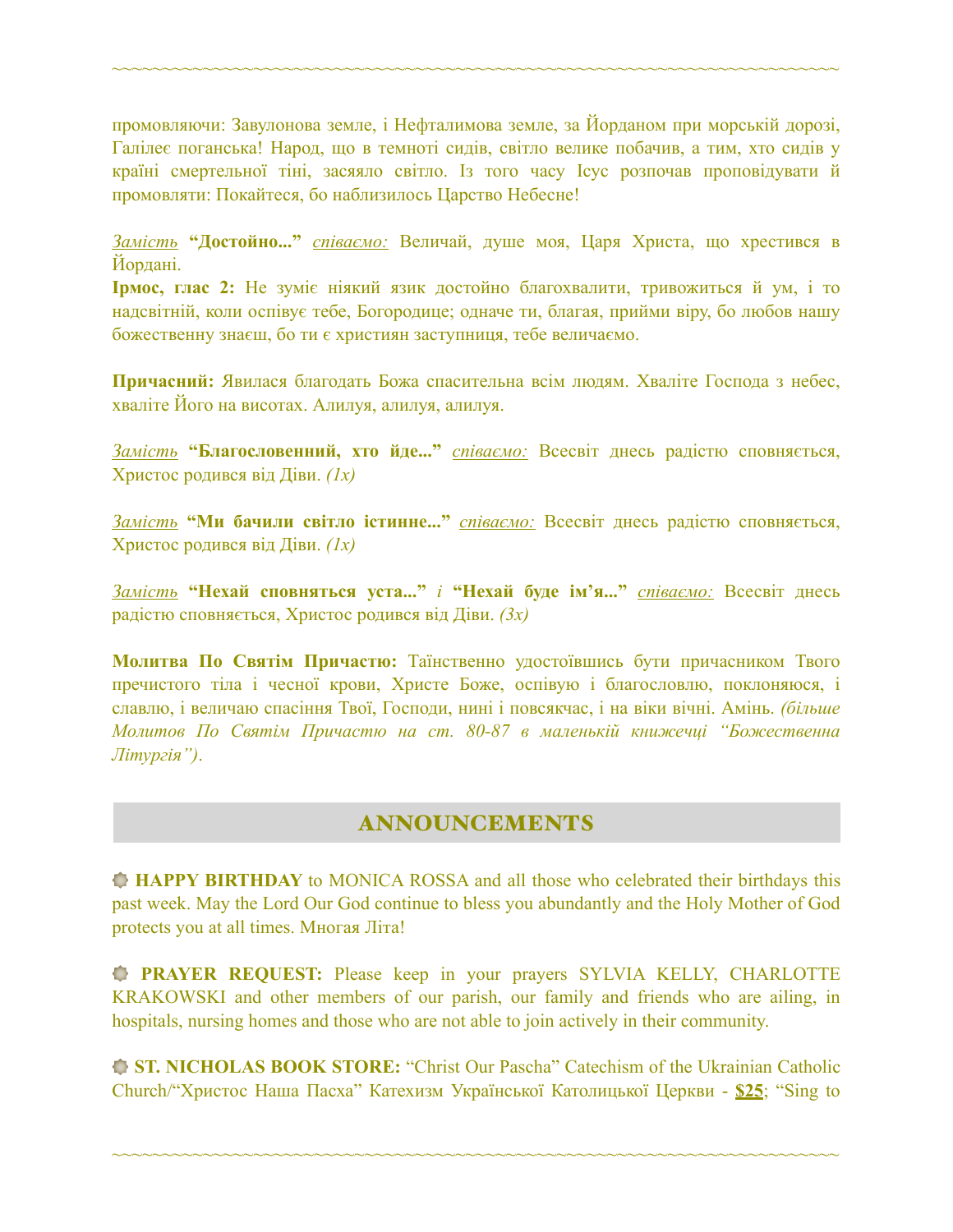Our God" hymn book - **\$15**; Молитовник "Прийдіте Поклонімся" - **\$10;** "The Rosary - The Prayer Rule of the Mother of God in the Ukrainian Catholic Church" - **\$10.** 

~~~~~~~~~~~~~~~~~~~~~~~~~~~~~~~~~~~~~~~~~~~~~~~~~~~~~~~~~~~~~~~~~~~~~~~~

**THRIFTY'S PRE-PAID FOOD CARDS** - We all have to buy groceries. Why not have 6% of it returned back to the church at no extra charge! Cards are available in \$100, \$200, and \$500 denominations. Talk to Alec after today's liturgy to pre-order your cards. We need to sell A LOT of them! We encourage you to consider purchasing them for yourselves as gifts too.

**JOIN OUR CHOIR:** Do you enjoy singing? Please consider joining our St Nicholas Parish Choir and remember that we ALWAYS looking for new members! Contact Motria Koropecky for details at 250.658.3051.

**CATECHISM ANNOUNCEMENT:** "*And they were bringing to Him also the infants, in order that He may be touching them; but after the disciples saw it, they rebuked them. But Jesus called them to Himself and said, Let alone the little children to come to Me, and cease hindering them; for of such is the kingdom of God*." We are happy to welcome all children to our St. Nicholas The Wonderworker catechism program. Weekly classes are scheduled Sunday morning during Divine Liturgy. We want your children to learn more about their Catholic faith, sacred scripture, feast days, and religious practices and customs of the Ukrainian Catholic church. If you have any questions, please do not hesitate to contact Marian Chalifoux at 250.507.1005.

**BE A STEWARD:** Have you ever wondered what more can you do to help our parish? Here are some suggestions: **Steward** of property security; **Steward** of grounds cleaning; **Steward** of cleaning church; **Steward** of church linen; **Steward** of outreach; **Steward** of caring; **Steward** of prayer; **Steward** of service. Quite often, our homebound or senior members, once active in their younger years, want to find purpose in their senior years. It's not only about doing but about "BEING" present to others. Contact Fr. Yuriy **OR** Darlene DeMerchant for more information. You will be amazed how "BEING" can make a difference.

**PARISH LIBRARY:** please visit our parish library and browse through the books on spirituality, church history, iconography, history of the Ukrainians in Canada, children's books and more… The library is located in the church vestibule. Please use a library book sign out form when borrowing a book.

**SUNDAY COFFEE VOLUNTEERS** act as hosts and serve light refreshments following the Sunday morning Divine Liturgy, providing an opportunity for the faithful to socialize with friends and visitors following their shared worship experience. We thank all of our parishioners who kind volunteer to serve refreshments. Whether you are new to the Parish, or are a long-time members, please join us for coffee. Please speak with Robert if you would like to volunteer.

**WE SHARE THE AIR:** Please keep it healthy and fragrant free. Someone in this area is scent-sitive. The chemicals used in scented products can make some people sick, especially those with fragrance sensitivities, asthma, allergies and other respiratory ailments. PLEASE DO NOT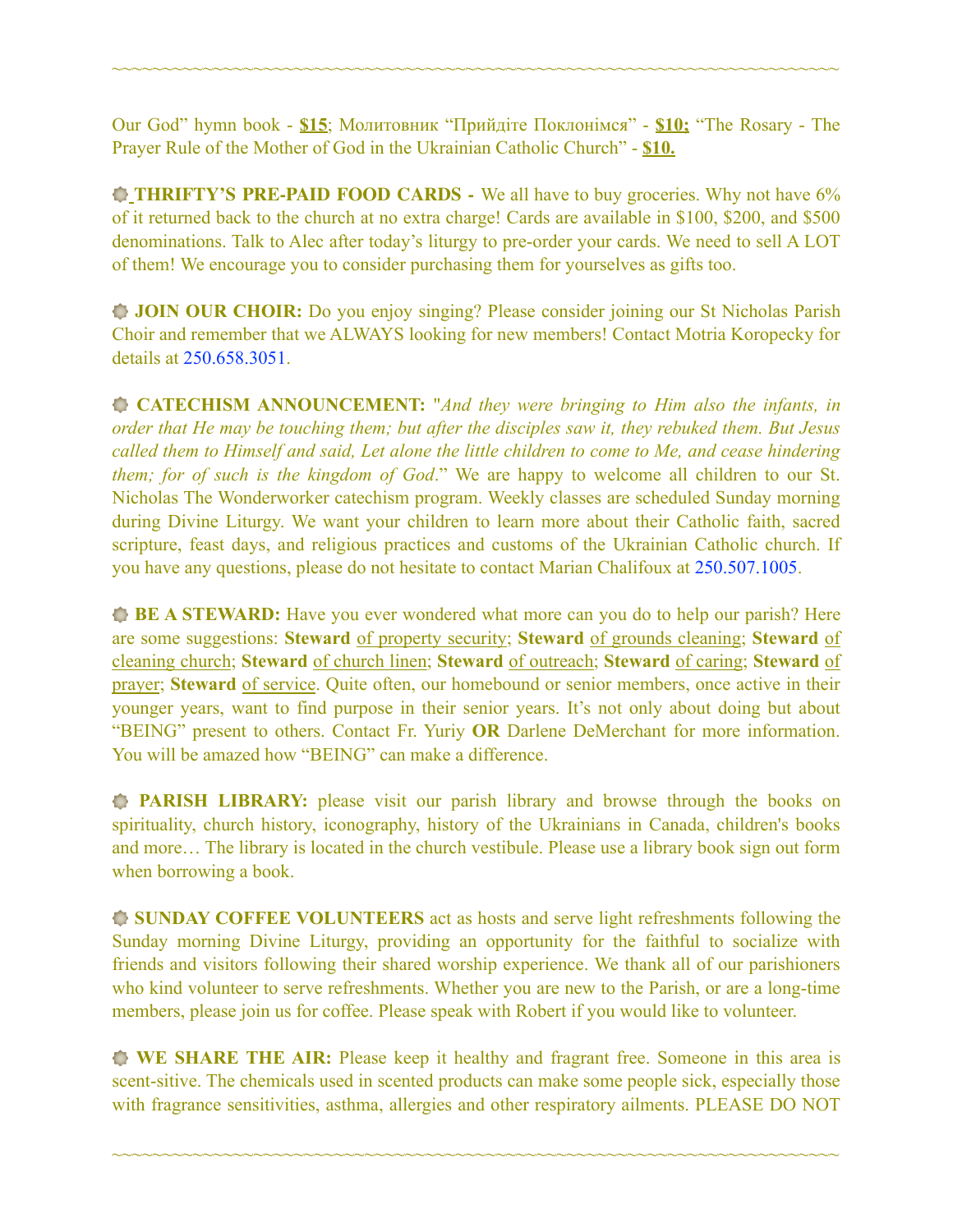\*wear perfume, cologne, lotion, aftershave and other fragrances; \*USE unscented personal care products. Be Sensitive to Others. Thank you for your understanding. *St. Nicholas parish.* 

~~~~~~~~~~~~~~~~~~~~~~~~~~~~~~~~~~~~~~~~~~~~~~~~~~~~~~~~~~~~~~~~~~~~~~~~

**BEQUESTS & WILLS:** Leaving a bequeath is a process of giving a donation through your will. It is simply a distribution from your estate to a charitable organization through your last will and testament. It can be as small or as large a donation as you wish. It is important that you talk to your lawyer about the process. In your kindness please remember St Nicholas the Wonderworker Ukrainian Catholic Church in your bequeath and will. If anyone wishes to make such a bequeath in their will, the following clause may be included or added to a will: "I give, devise, and bequeath to **St Nicholas the Wonderworker Ukrainian Catholic Parish -** *1112 Caledonia Avenue, Victoria BC, V8T 1G1*, the sum of \$ \_\_\_\_\_ (or \_\_\_\_\_% of my estate), to be used for the benefit of the parish and it's pastoral activities."

**JANUARY 12 DONATIONS** - Sunday, Jan 5: Coffee: \$30.35; Vigil lights: \$25.00; Loose collection: \$110.00; Envelope collection: \$1,513.00; Pre-authorized donations Dec 30 to Jan 5: \$345.00**. TOTAL: \$2,023.35.** May God bless and reward you abundantly for your generosity!

## POPE APPEALS TO INTERNATIONAL COMMUNITY TO HELP ACHIEVE 'DE-ESCALATION'

 The heightening tensions between the United States and Iran could risk the gradual rebuilding that has been achieved and is being worked toward in Iraq, and lead to a vaster conflict….

 Pope Francis stressed this, appealing to the International Community, to help promote dialogue, self-control and de-escalation during his annual address to the diplomats accredited by the Holy See. In his long address, the Holy Father primarily reviewed all the fruits of 2019, and its challenges, and observed what he considers to be critical issues of our time.

 He also made appeals for Australia, following his yesterday given at his first weekly General Audience of 2020, for protecting the environment, and reiterated his hope to visit South Sudan. After speaking about the countries he visited last year, Francis said his thoughts turn in a particular way "to one country that I have not visited, Australia, hard hit in recent months by persistent fires that have affected other areas of Oceania as well."

 "I would like to assure the Australian people, especially the victims and all those in the areas devastated by the fires, of my closeness and my prayers," he said. Saying a "more steadfast and effective engagement on the part of the international community is most urgent" in other parts of the Mediterranean area and in the Middle East, Francis said: "I think especially of the pall of silence that risks falling over the war that has devastated Syria over the course of the last decade."